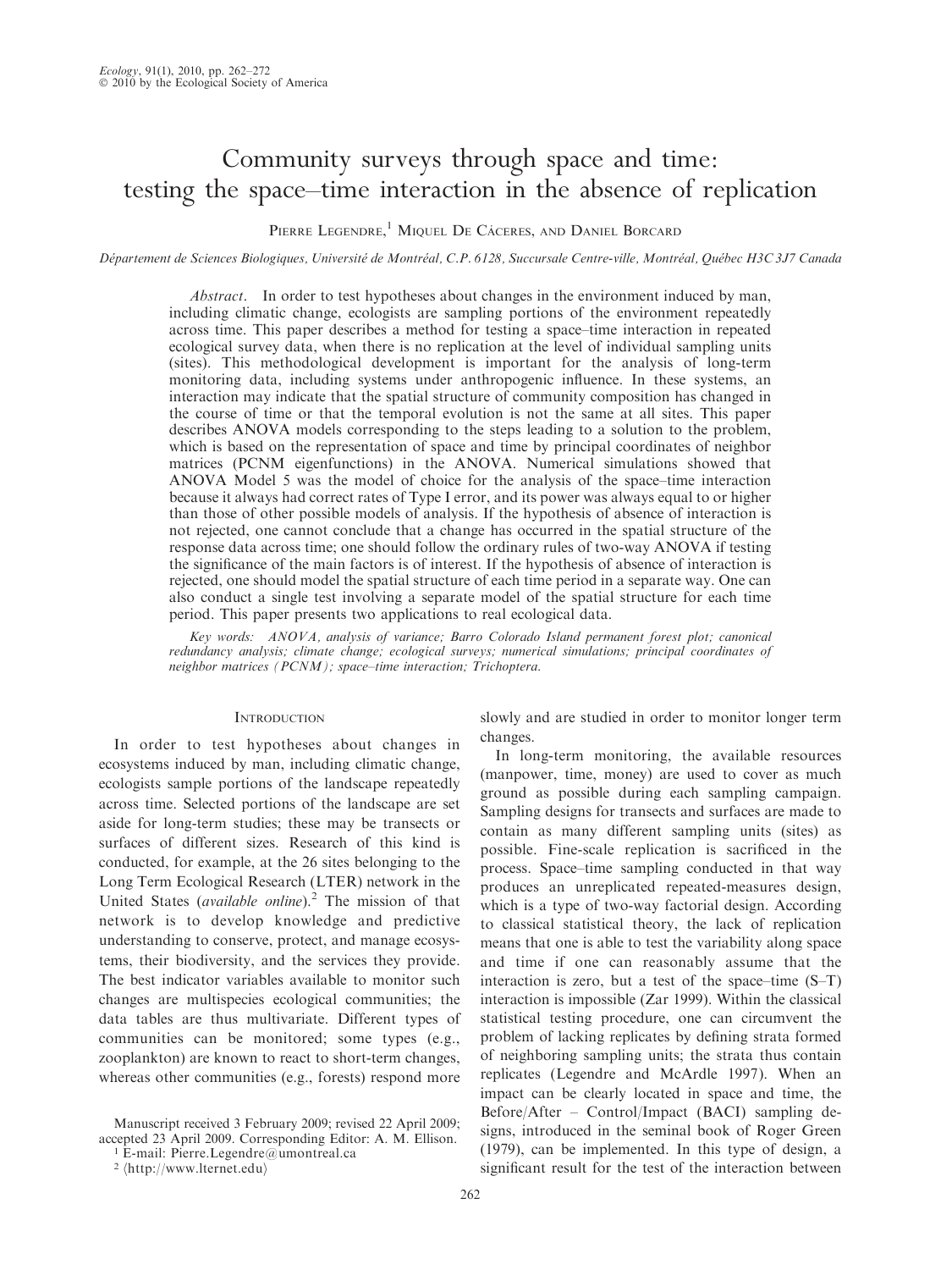the two crossed factors (before-after impact times and control-impact areas) is the statistical indication that a significant impact has occurred (Green 1979:42).

In the no-replication situation, ecologists would still like to test the space–time interaction for two reasons: (1) because a significant interaction would indicate that the temporal structures differ from site to site, and that the spatial structures differ from time to time; and (2) because estimating an interaction sum-of-squares allows one to partial out its effect in statistical tests of the main effects. A significant S–T interaction in the structure of communities is the first statistical indication ecologists should look for to detect changes in ecosystems resulting from natural or man-made causes: an interaction indicates that the spatial structure of the community has changed through time, and we can infer from that finding that some process must be at work that has caused the change. The implication for analysis is that if the interaction is significant, one should carry out separate analyses of the temporal variance for the different points in space, or separate analyses of the spatial variance for the different times. Overall tests of separate spatial or temporal structures are also possible. The absence of a significant interaction, on the contrary, would indicate either that the differences among times can be modeled in the same way at all points in space – and conversely, or that the analysis did not have enough power to detect a significant interaction. Hence, alternative ways to cope with space–time interaction are needed. A procedure was proposed by Tukey (1949) to test for a multiplicative effect in two-way ANOVA models. That procedure, however, only tests for multiplicative main effects using a single degree of freedom. Tukey developed it mostly to determine if data ought to be transformed prior to two-way ANOVA. The procedure described here tests for more general forms of interaction.

In this paper, we will first describe five mathematical models for ANOVA of space–time data. Three of these models involve coding the space and/or time factors using a different coding scheme (principal coordinates of neighbor matrices [PCNM] eigenfunctions), which is more economical in degrees of freedom than binary or Helmert coding, thus allowing a test of the interaction to be performed. That method only applies to spatially or temporally structured response variables. We will use numerical simulations to check if that new form of coding leads to tests of significance for the interaction that have correct levels of Type I error. We will also verify the power of these tests using simulated data sets designed to contain S–T interactions. Following that, we will address the question of how to test the main factors in different circumstances. Finally, we will apply the new method to real ecological examples.

#### MATERIALS AND METHODS

#### Models to test the space–time interaction

Consider a study design with s sampling units across space and  $t$  sampling campaigns at different times. Let us start with the well-known classical two-factor ANOVA model with interaction, assuming that there are r replicates for each combination of space unit and sampling campaign. From that starting point, we will move to new models developed to solve the problem described in the Introduction (Fig. 1).

Model 1: Two-way ANOVA crossed design with interaction.—In this model, the observations are replicated within each group (balanced design, r replicates per experimental condition):

$$
y_{ijk} = \mu + \alpha_i + \beta_j + \alpha \beta_{ij} + \varepsilon_{ijk}.
$$
 (1)

In the equation,  $y_{ijk}$  is the response variate for the kth replicate in the ith spatial unit during the jth sampling campaign,  $\mu$  is the overall mean,  $\alpha_i$  is the effect of the *i*th spatial unit,  $\beta_i$  is the effect of the *j*th sampling campaign,  $\alpha\beta_{ij}$  is the effect of the interaction between  $\alpha_i$  and  $\beta_j$ , and  $\varepsilon_{ijk}$  is the error term. The total sum-of-squares,  $SS_{Tot}$ , and the corresponding degrees of freedom are partitioned in the following way:

$$
SS_{Tot} = SS_{(\mu)} + SS_{Spec} + SS_{Time} + SS_{Int1} + SS_{Res1} (2a)
$$

$$
s \times t \times r = 1 + (s - 1) + (t - 1) + (s - 1) \times (t - 1)
$$
  
+ 
$$
s \times t \times (r - 1).
$$
 (2b)

There is one degree of freedom attached to the estimation of the overall mean using the data. The sum of squares corresponding to the interaction term, SS<sub>Int1</sub>, captures all nonadditive effects of space and time. Contrary to the following models, there is no power decrease in Model 1 due to lack of fit since we estimate the residual SS from replicated values in the same experimental conditions (i.e., the expected value for the residual mean square is  $\sigma^2$ ). However, if there are no replicates,  $r = 1$ ; this leaves no degrees of freedom ( $s \times t$ )  $\times$  (r - 1) = 0) to estimate the residual SS. That explains why, in the classical statistical framework, the S–T interaction cannot be tested in space–time studies without replication.

Model 2: Two-way crossed ANOVA design without interaction.—If we do not have replicates and we are willing to assume that the interaction is nonexistent, we may choose to move its SS to the residuals. This yields the following model:

$$
y_{ij} = \mu + \alpha_i + \beta_j + \varepsilon_{ijk} \tag{3}
$$

where the decompositions of SS and degrees of freedom are

$$
SS_{Tot} = SS_{(\mu)} + SS_{Spec} + SS_{Time} + SS_{Res2}
$$
 (4a)

and

$$
s \times t = 1 + (s - 1) + (t - 1) + (s - 1) \times (t - 1). \tag{4b}
$$

In this model, one cannot estimate a separate sum-ofsquares for the interaction because there is a single observation in each group. If there were replicates, the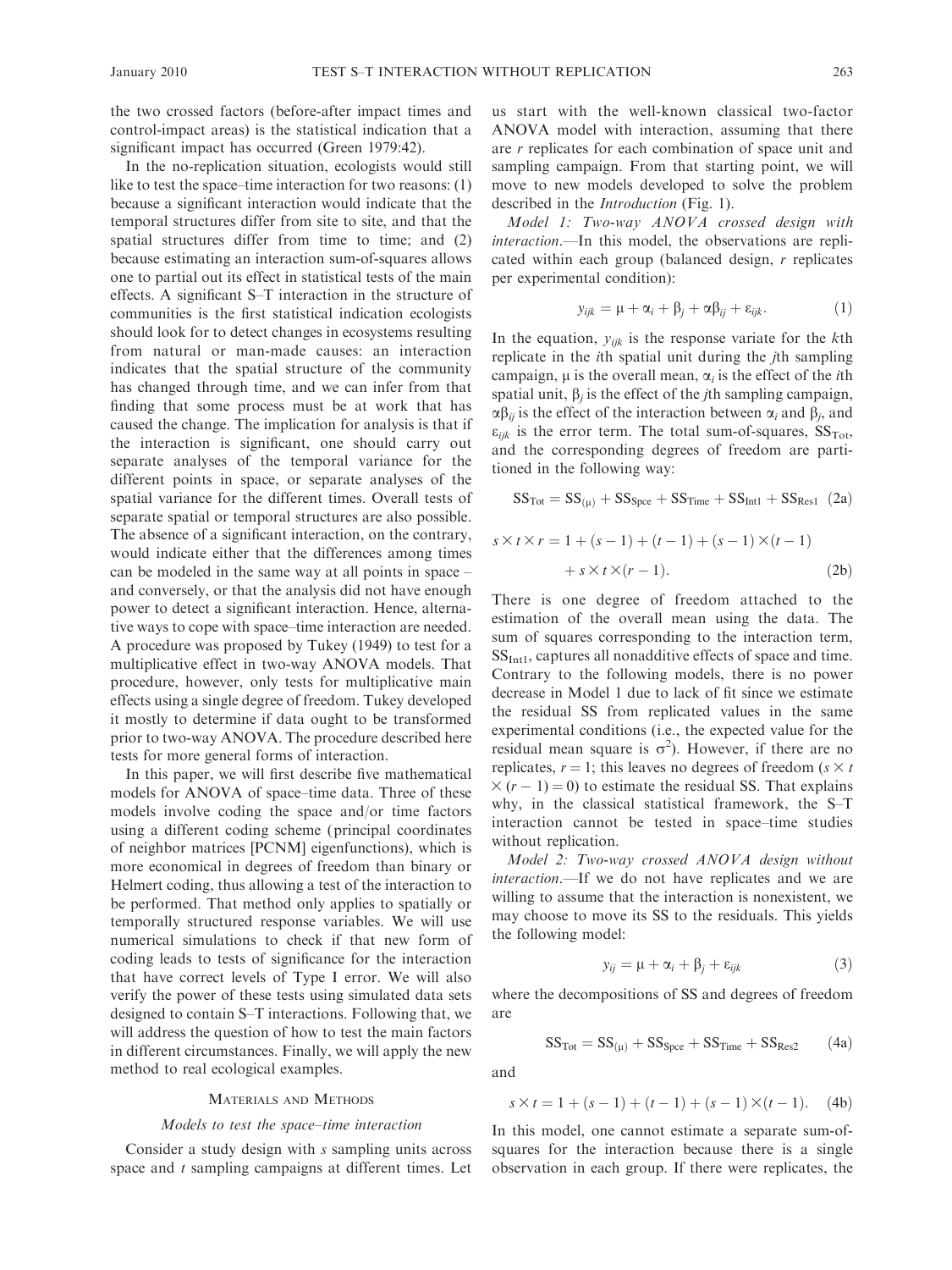

FIG. 1. Sum of squares partitioning for the six models of space–time analysis. Light shading corresponds to model lack of fit; these quantities are added to the residual sum of squares (dark shading). Models 6a and 6b (to test the significance of a spatial effect in the presence of a space–time interaction) are described in Appendix C.

residual sum-of-squares  $SS_{Res2}$  would actually be the sum of  $SS<sub>Int1</sub>$  and  $SS<sub>Res1</sub>$  of Model 1. If an interaction truly exists (i.e., if  $\alpha\beta_{ii} \neq 0$  for some i and j combination), then there will be a lack of model fit,  $SS<sub>LOF2</sub> = SS<sub>Int1</sub>$  where LOF designates lack of fit. The residual mean square will be overestimating  $\sigma^2$  and the tests for significant overall spatial and temporal variation will lose power. In other words, using Model 2, the tests of significance for space and time will have correct Type I error only if the interaction is negligible (i.e., if  $\alpha \beta_{ii} = 0$  for all i and j). Hence we see that analyzing the interaction is interesting both for testing its possible significant effect and for partialling its effect out in statistical tests of the main effects.

The approach adopted here for testing a space–time interaction considers the analysis of variance as a multiple regression problem using a design matrix, as described for example by Shaw and Mitchell-Olds (1993). Among the various forms of dummy variable coding, we select Helmert contrasts (Chambers and Hastie 1992, Venables and Ripley 2002), also called ''orthogonal dummy variables'' (see Appendix C in Legendre and Anderson 1999). In balanced crossed sampling designs (i.e., when the same number of sites are surveyed during each sampling campaign), the Helmert contrast coding variables are orthogonal to one another (i.e., their scalar products are zero) and each one sums to zero. They are also orthogonal to the column of ''ones'' representing the overall mean effect. The s sites require s – 1 Helmert contrast variables for coding (design matrix  $X_{s-1}$ ). Similarly, the t sampling campaigns require  $t-1$ Helmert contrast variables for coding (design matrix  $X_{t-1}$ ). The interaction term is obtained by multiplying each of the  $s - 1$  contrast variables coding for sites by each of the  $t - 1$  contrast variables coding for times, producing  $(s - 1) \times (t - 1)$  new variables (design matrix  $X_{Int}$ ). These product variables are orthogonal to one another and have zero sums. They are also orthogonal to the main effect Helmert contrasts. As a consequence, the interaction can be tested as a term that is linearly independent of the variables coding for space and for time.

Model 1, re-expressed as a multiple regression model with design matrices, is the following using matrix notation:

$$
\mathbf{y} = \mathbf{1}\boldsymbol{\mu} + \mathbf{X}_{s-1}\boldsymbol{\alpha} + \mathbf{X}_{t-1}\boldsymbol{\beta} + \mathbf{X}_{Int}(\boldsymbol{\alpha}\boldsymbol{\beta}) + \boldsymbol{\epsilon} \tag{5}
$$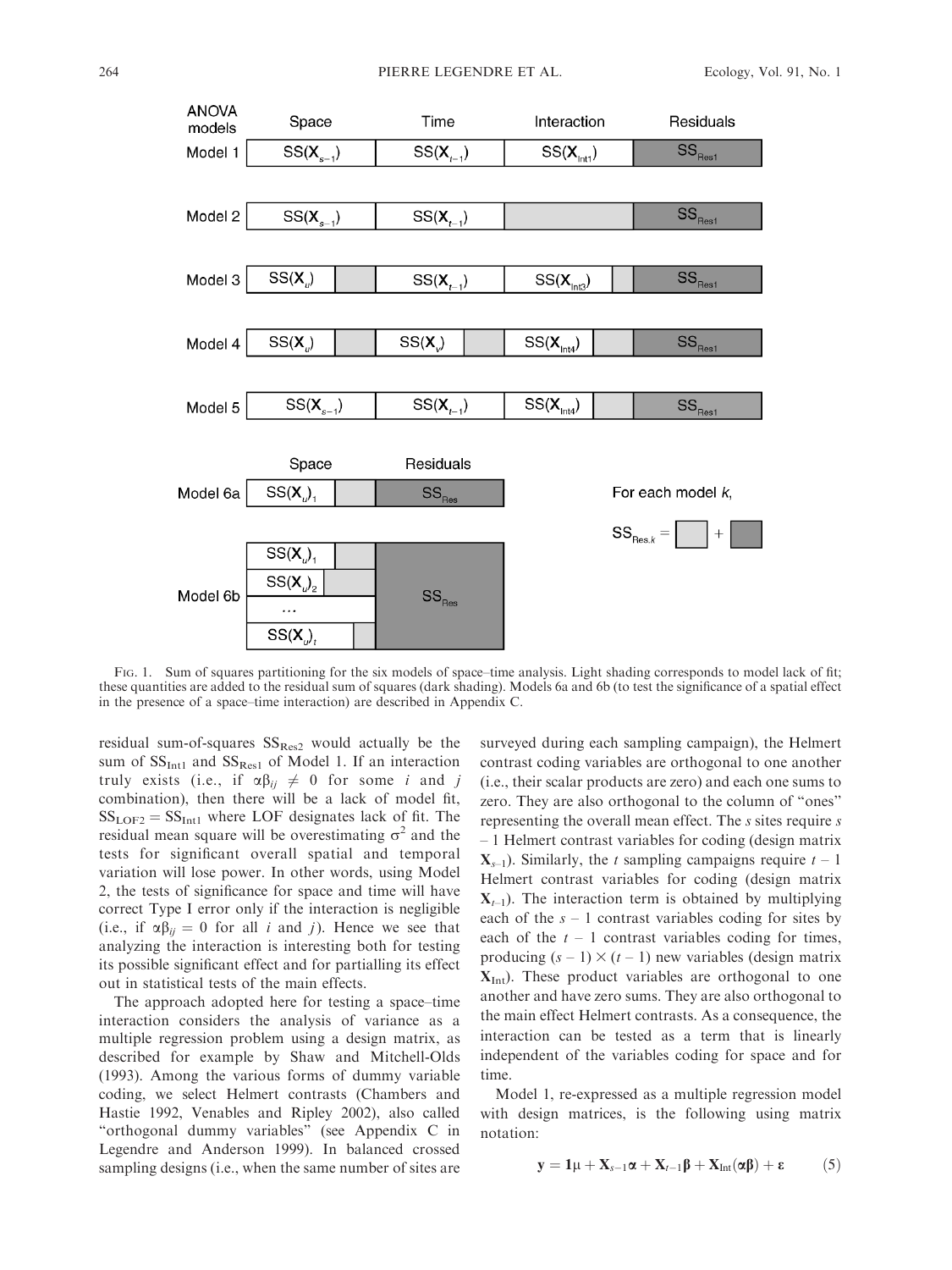where 1 is a column vector of ones;  $\alpha$ ,  $\beta$ , and  $(\alpha\beta)$  are vectors of regression coefficients for the spatial, temporal, and interaction terms respectively, and  $\varepsilon$  is the vector of error terms. We will also change our notation for the sum-of-squares decomposition (Fig. 1, Model 1):

$$
SS_{\text{Tot1}} = SS(1) + SS(\mathbf{X}_{s-1}) + SS(\mathbf{X}_{t-1}) + SS(\mathbf{X}_{\text{Int1}})
$$
  
+ SS<sub>Res1</sub>. (6)

The degrees of freedom are the same as in Eq. 2b and are equal to the numbers of Helmert contrast variables used to express the various terms in the regression model.

In the case of Model 2 (Fig. 1, Model 2), our inability to test the interaction comes from the fact that  $s - 1$ Helmert contrasts are necessary to code for space, and  $t$ – 1 for time. The same number of variables would be necessary using any other coding scheme (e.g., ordinary binary dummy variables) where the codes simply indicate that all s sites are different from one another, and likewise for time. As in the ANOVA model, when all explanatory variables are considered and there is no replication, one ends up with no degree of freedom for the error term. Therefore, we need a coding system for space and time that is more economical in the number of coding variables, in order to keep some degrees of freedom to estimate the residuals and their sum-ofsquares. The trade-off is that the resulting model will produce a lack of fit, which will reduce power compared to an analysis with replication.

Model 3: Two-way ANOVA crossed design with space under-fitted.—Instead of not estimating a separate term for the interaction, as in Model 2, we may choose to risk underfitting other terms. For instance, if we fit the spatial structure using u variables, where  $u < (s - 1)$ , we end up with the following regression model:

$$
y = 1\mu + X_u\alpha + X_{t-1}\beta + X_{Int3}(\alpha\beta) + \epsilon \qquad \quad (7)
$$

where design matrix  $X_u$  codes now for the spatial fraction and  $X_{Int3}$  contains  $u \times (t - 1)$  variables now coding for the space–time interaction fraction. For a discussion of the nature of the u variables used to code for the spatial relationships see the *Encoding space and* time using PCNM eigenfunctions section. The total sum of squares partitioning is now (Fig. 1, Model 3)

$$
SS_{\text{Tot}} = SS(1) + SS(\mathbf{X}_{u}) + SS(\mathbf{X}_{t-1}) + SS(\mathbf{X}_{\text{Int3}})
$$
  
+ SS<sub>Res3</sub>. (8a)

Compared to Model 1, this model changes not only  $SS(X_{s-1})$  by  $SS(X_u)$ , but also  $SS(X_{\text{Int1}})$  by  $SS(X_{\text{Int3}})$ . Matrix  $X_{Int3}$  is obtained by multiplying each of the variables in  $X_u$  by each of the variables in  $X_{t-1}$ . The partitioning of the degrees of freedom is

$$
s \times t = 1 + u + (t - 1) + u \times (t - 1) + (s - u - 1) \times t.
$$
\n(8b)

If we compare them to the degrees of freedom of Model 1, we see that, since  $u < (s - 1)$  and  $u \times (t - 1) < (s - 1) \times$   $(t - 1)$ , this model saves some degrees of freedom that can be used to estimate the residual error. As a drawback,  $SS(X_u)$  can be lower than  $SS(X_{s-1})$ , and  $SS(X<sub>Int3</sub>)$  can be lower than  $SS(X<sub>Int1</sub>)$ . The lack of fit of the model,  $SS<sub>L</sub>$  OF3</sub>, contains the lack of fit for the space and interaction terms with respect to Model 1. That is,

$$
SS_{LOF3} = [SS(\mathbf{X}_{s-1}) - SS(\mathbf{X}_{u})] + [SS(\mathbf{X}_{Int1}) - SS(\mathbf{X}_{Int3})].
$$
\n(9)

 $SS_{LOF3}$  is part of the residual sum-of-squares:  $SS_{Res3}$  =  $SS_{LOF3} + SS_{Res1}$ . The larger  $SS_{LOF3}$  is, the less power will the statistical tests have in Model 3. Furthermore, parametric tests will have a correct Type I error only when space and interaction effects are nonexistent (i.e., when  $\alpha_i =$ 0 for all *i* and  $\alpha\beta_{ii} = 0$  for all *ij*). In the absence of an interaction effect, permutation tests for the time fraction can be made exact (i.e., with a correct Type I error) by restricting the permutations to within the same spatial units (Anderson and ter Braak 2003). That is, in permutation tests based on this model, we can handle the lack of fit of the spatial fraction but not that of the interaction.

Model 4: Two-way ANOVA crossed design with space and time under-fitted.—A similar situation arises when using fewer explanatory variables to express both the space and time factors:

$$
\mathbf{y} = \mathbf{1}\mu + \mathbf{X}_u \alpha + \mathbf{X}_v \boldsymbol{\beta} + \mathbf{X}_{\text{Int4}}(\alpha \boldsymbol{\beta}) + \epsilon \tag{10}
$$

where  $X_v$  codes now for the time fraction using  $v \le (t -$ 1) variables, and  $X_{\text{Int4}}$  contains  $u \times v$  variables now coding for the space–time interaction, obtained by multiplying each of the variables in  $X_u$  by each of the variables in  $X_{\nu}$ . The total sum-of-squares partitioning is as follows (Fig. 1, Model 4):

$$
SS_{\text{Tot}} = SS(1) + SS(\mathbf{X}_{u}) + SS(\mathbf{X}_{v}) + SS(\mathbf{X}_{\text{Int4}}) + SS_{\text{Res4}}.
$$
\n(11a)

The corresponding partitioning of the degrees of freedom is

$$
s \times t = 1 + u + v + u \times v + [s \times t - (u + v + u \times v) - 1].
$$
\n(11b)

Analogously to the previous models,  $SS_{\text{Res}4} = SS_{\text{LOF}4} +$  $SS_{\text{Res1}}$ . Here,  $SS_{\text{LOF4}}$  contains the model lack of fit for the space, time, and interaction terms with respect to Model 1; that is,

$$
SSLOF4 = [SS(\mathbf{X}_{s-1}) - SS(\mathbf{X}_{u})] + [SS(\mathbf{X}_{t-1}) - SS(\mathbf{X}_{v})]
$$
  
+ [SS(\mathbf{X}\_{\text{Int1}}) - SS(\mathbf{X}\_{\text{Int4}})]. (12)

Under this model, parametric statistical tests will have a correct level of Type I error only when all effects are nonexisting and the data only contains random error (i.e., when  $\alpha_i = 0$  for all i,  $\beta_i = 0$  for all j, and  $\alpha \beta_{ii} = 0$  for all  $ij$ ). Permutation tests for the main factors can be made exact only when the interaction is absent. Besides the fact that  $SS_{LOF4}$  will always be larger than  $SS_{LOF3}$ , more degrees of freedom are saved for the residuals in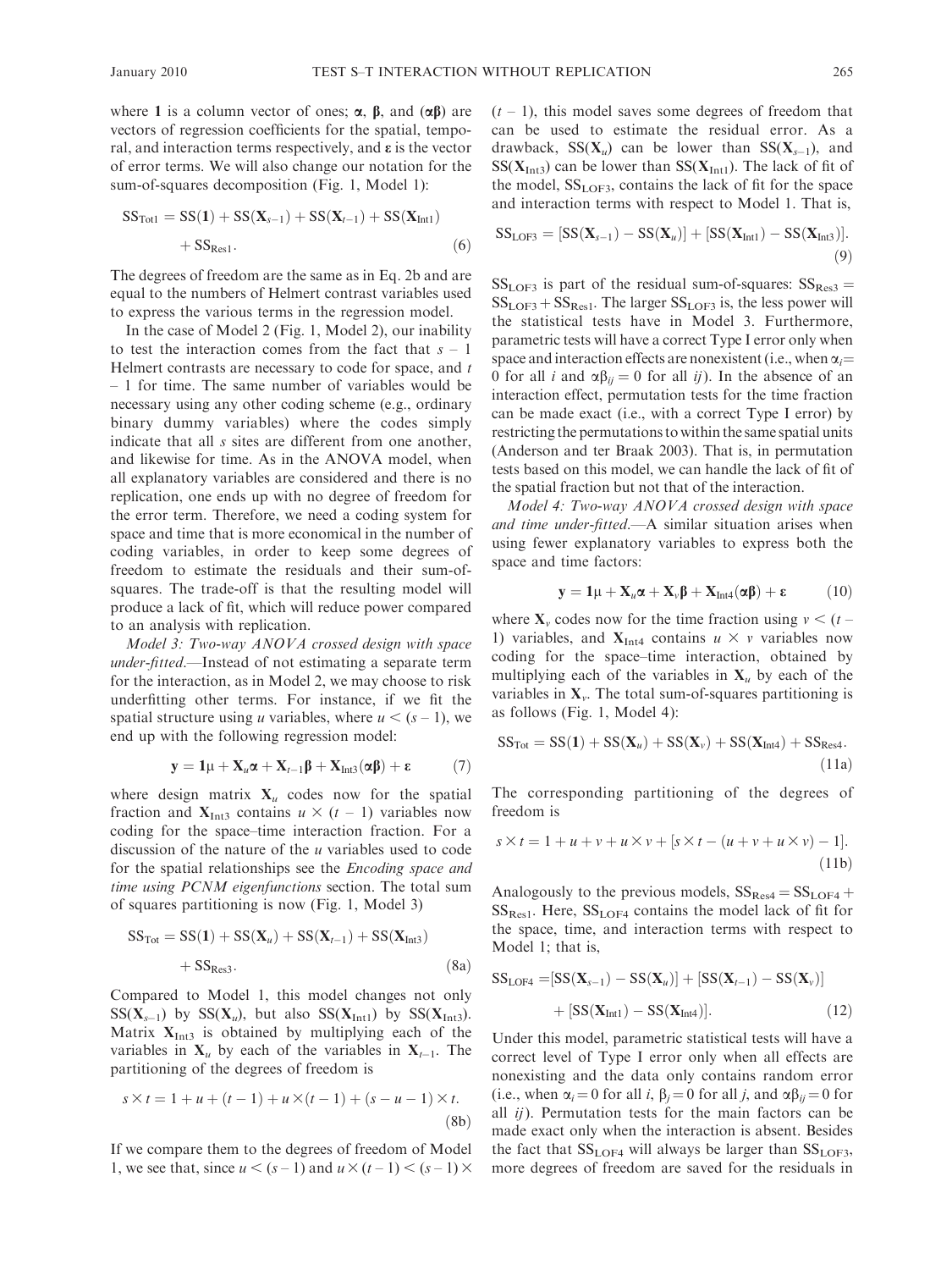Model 4 than in Model 3. As a consequence, significance tests are not necessarily less powerful for Model 4 than they are for Model 3.

Model 5: Two-way ANOVA crossed design with interaction under-fitted.—An interesting last possibility is to use Helmert contrasts for both space and time, as in Models 1 and 2, and use the  $u$  and  $v$  coding variables to generate the interaction variables and (under-) fit the interaction term as in Model 4, still saving degrees of freedom for the residuals:

$$
\mathbf{y} = \mathbf{1}\boldsymbol{\mu} + \mathbf{X}_{s-1}\boldsymbol{\alpha} + \mathbf{X}_{t-1}\boldsymbol{\beta} + \mathbf{X}_{\text{Int4}}(\boldsymbol{\alpha}\boldsymbol{\beta}) + \boldsymbol{\epsilon}.
$$
 (13)

The total sum of squares partitioning is as follows (Fig. 1, Model 5):

$$
SS_{Tot} = SS(1) + SS(\mathbf{X}_{s-1}) + SS(\mathbf{X}_{t-1}) + SS(\mathbf{X}_{Int4})
$$

$$
+ SS_{Res5}
$$
(14a)

where  $SS_{\text{Res5}} = SS_{\text{LOF5}} + SS_{\text{Res1}} = [SS(X_{\text{Int1}}) - SS(X_{\text{Int4}})]$  $+$  SS<sub>Res1</sub>. The corresponding decomposition of degrees of freedom is

$$
s \times t = 1 + (s - 1) + (t - 1) + u \times v
$$
  
+ 
$$
[(s - 1) \times (t - 1) - u \times v].
$$
 (14b)

For example, in the absence of replication  $(r = 1)$ , if  $t = s$  $= 10$  and we choose a coding system such that  $u = v = 5$ , then the residual df will be  $[(s-1)\times(t-1) - u\times v] = 81 25 = 56$ . This model presents two advantages: (1) it would allow testing the interaction in the absence of replication, and (2) the test of the interaction would have a correct rate of Type I error, which is a rejection rate of  $H_0$  equal to the significance level when the interaction is nonexisting (i.e., when  $\alpha\beta_{ii}=0$  for all *ij*); this is precisely what the null hypothesis states for the effect of the interaction term. Model 5 is thus probably the best model to test the interaction in the absence of replication. It may, however, be slightly less powerful than Model 4 because fewer degrees of freedom can be assigned to the residuals.

Summarizing this section, if one has replicates, Model 1 is the correct choice. If not, then space–time interaction can safely (in terms of Type I error rate) be tested using Model 5. If interaction turns out to be nonsignificant, one can test for the main effects using Model 2. The absence of a significant interaction indicates either (1) that the differences among times can be modeled in the same way at all points in space, and conversely, or (2) that an interaction was present but the number of observations was insufficient to obtain a significant result (n too small, lack of power; Type II error). In contrast, if the interaction is significant, one should perform separate spatial analyses for the different sampling campaigns and/or separate time series analyses for the different spatial units.

# The F statistic

When the response is univariate, the  $F$  statistic is constructed in the usual way. Using the representation of ANOVA as a multiple regression problem, as in the previous subsections, the equation for the  $F$  statistic is

$$
F = \frac{\text{SS, factor of interest}/m}{\text{SS, residuals}/(n-1-m-q)}
$$
(15)

where  $m$  is the number of variables coding for the factor of interest in the analysis,  $n$  is the number of observations, and  $q$  is the number of variables coding for any other factor or the interaction in the analysis, besides the factor of interest.

When the response table is multivariate with  $p$ columns, Miller (1975) has shown that the  $F$  statistic has the following form:

$$
F = \frac{\text{SS, factor of interest}/pm}{\text{SS, residuals}/p(n-1-m-q)}.
$$
 (16)

The multiplication of the degrees of freedom by  $p$  in the numerator and denominator is due to the fact that each parameter is computed  $p$  times during the calculations when there are  $p$  response variables. Using numerical simulations, Miller (1975) also showed that in canonical redundancy analysis (RDA), in the special case where (1) the response variables are all standardized to mean  $=$ 0 and variance  $= 1$ , and (2) the error is normal, the F statistic constructed in that way can be tested using the Fisher–Snedecor F distribution with degrees of freedom pm for the numerator and  $p(n-1-m-q)$  for the denominator. If these two conditions are not met, the  $F$ statistic must be tested by permutation.

We will use that same  $F$  statistic for our tests of significance in the multivariate case. We will not carry out parametric tests of significance, though, because typically community composition data are not standardized, and the error is certainly not normally distributed. We will be using permutation tests to alleviate the problems associated with the error distribution. Even though degrees of freedom do not really matter in permutation tests, it is still recommended to use an  $F$  statistic for such tests because  $F$  is pivotal (a pivotal statistic is a statistic whose distribution, under the null hypothesis, does not depend on the value of the measured effect or unknown parameters). For the calculation of  $F$ , Eq. 16 simplifies to Eq. 15 because  $p$ is present in both the numerator and denominator.

Eq. 15 for the  $F$  statistic can be used for the tests of the main factors and the interaction when space and time are considered to be fixed factors (Model I ANOVA; Zar 1999). This is not always the case. When the two factors are considered random (Model II ANOVA), the denominator of the  $F$  statistic contains the interaction mean square for the tests of the two main factors. In a mixed model with a fixed and a random factor (Model III ANOVA), the denominator of the  $F$ statistic contains the interaction mean square for the test of the fixed factor. The STI package provided in the Supplement provides options for space and time being treated as fixed or random factors.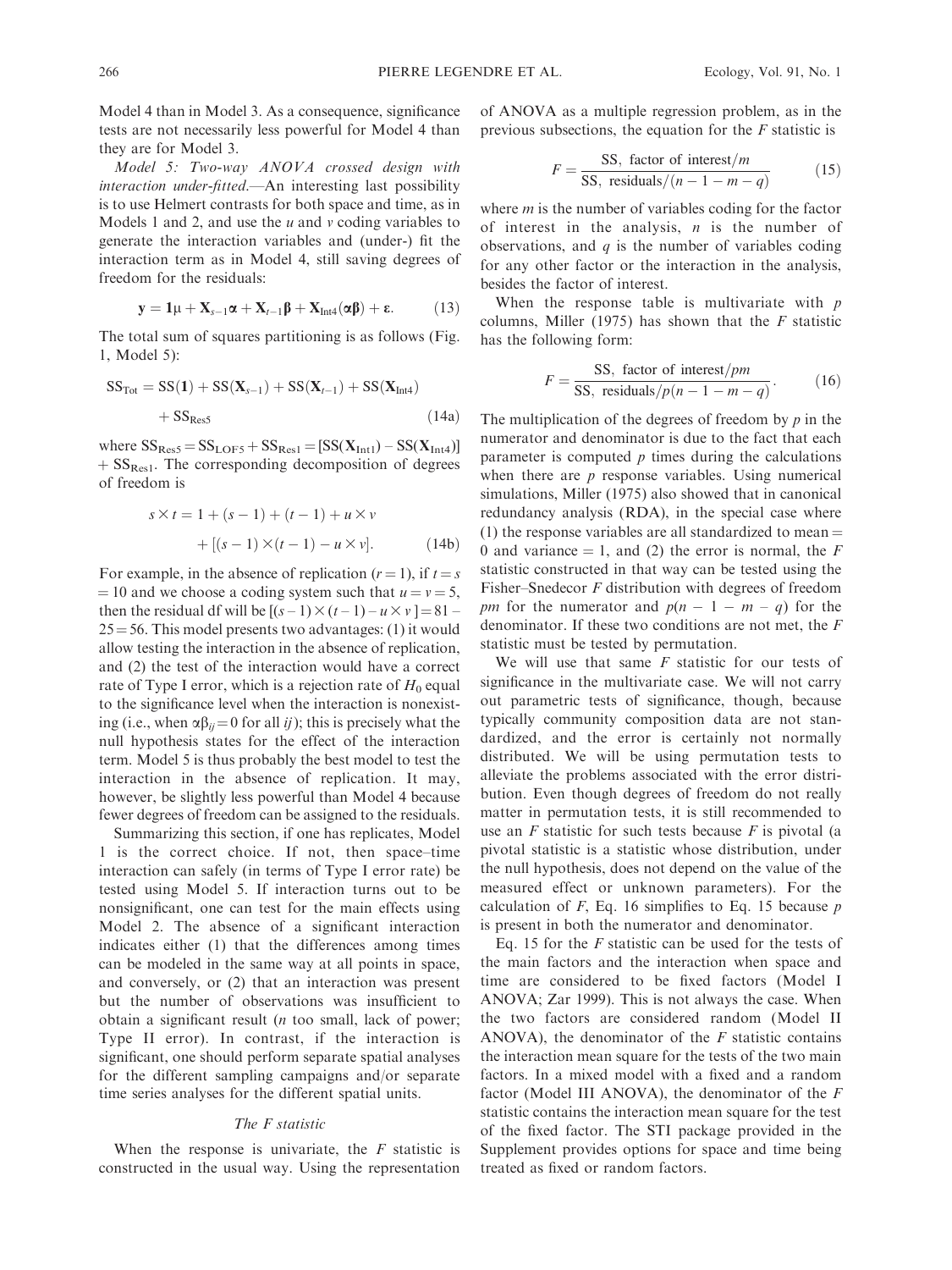#### Encoding space and time using PCNM eigenfunctions

In a previous section, different regression models have been presented for testing the significance of space, time, and interaction, along with their advantages and drawbacks. We have not yet described, however, a coding system for space and time that would be more economical in coding the main factors. The purpose here is to replace binary or Helmert contrast coding by continuous explanatory variables without losing too much model fit. We will make use of the extra information that we possess about the physical relationships among the sampling units in space and time. For example, if we are willing to assume that the sampling units through time form a linear gradient, we could replace the  $t - 1$  variables coding for sampling times by a single continuous "time" variable containing dates (e.g., sampling years). That would be a rather strong assumption; it would limit the ability of the test to identify significant variation if the response is not linear with time.

A less restrictive form of coding is to represent the spatial and temporal relationships among the sampling units by principal coordinates of neighbor matrices (PCNM eigenfunctions; Borcard and Legendre 2002, Borcard et al. 2004), which are a form of Moran's eigenvector maps (MEM; Dray et al. 2006). PCNM eigenfunctions represent a spectral decomposition of the spatial (or temporal) relationships among sampling sites (or times). They are orthogonal to one another, and may be used to fit many distinct nonlinear situations. PCNM eigenfunctions are a more parsimonious representation of the spatial and temporal relationships among observations than ordinary dummy variables or Helmert contrasts. How PCNM eigenfunctions are computed from the sampling locations and time positions (hence not from the response data), and used in ecological analysis, has been described in detail in recent papers cited above; these points will not be repeated here to save space. Note that these eigenfunctions are limited to modeling spatial and temporal relationships. Indeed, space and time are the continuous bases in which contagious spatial and temporal processes occur, which can create spatial and temporal structures in response data. PCNM eigenfunctions cannot be used to model regular factors encountered in experimental designs.

To model the space and time variation, we are proposing to use  $s/2$  or  $t/2$  PCNM functions;  $s/2$  and  $t/2$  are rounded down to the closest integer value. More eigenfunctions could be used, but this would leave fewer degrees of freedom for the estimation of the error mean square in the test of the interaction. For example, 10 equispaced sampling times can be modeled by five PCNM functions representing sine functions of decreasing periods. The references mentioned previously have shown that PCNM functions can model spatial or temporal variation having any shape, as long as the size of the structures to be modeled is larger than the period of the smallest PCNM variables used in the analysis.

Sampling each point in space (S) during each sampling campaign (T) creates an orthogonal design. For that reason, the PCNM functions, which are orthogonal within each set (S, T), are also orthogonal between sets. In space–time analysis, the S–T interaction can be modeled by creating variables that are the products of each S–PCNM by each T–PCNM. The S–T interaction variables are orthogonal to the S–PCNMs and the T–PCNMs. Orthogonality of the variables representing space, time, and interaction allows the analysis of each factor without interference (linear dependence) on the part of the other factors, just like in ordinary ANOVA.

# NUMERICAL SIMULATIONS

Numerical simulations were conducted to assess the Type I error rate of ANOVA Models 3, 4, and 5 described in Fig. 1 and to determine which model had the highest power to test the S–T interaction in the absence of replication. The generation of the simulated data and the simulation scenarios are described in Appendix A. The results, reported in detail in Appendix B, are summarized here.

Simulations under Scenario 1 (random data) showed that in the absence of a spatial or temporal structure, all tests of the S–T interaction had correct rates of Type I error.

Simulations under Scenario 2 (surfaces with no S–T interaction, no temporal structure, and a spatial autocorrelated structure common to all sampling times) and Scenario 3 (surfaces with spatial and temporal structures but without space–time interaction) showed that the rejection rate of the S–T interaction was much lower than the nominal 5% significance level in ANOVA Models 3 and 4. It was, however, near the significance level for ANOVA Model 5.

We will now focus on the test of the space–time interaction under simulation Scenario 4 (surfaces with spatial and temporal structures as well as space–time interaction) using ANOVA Models 3, 4, and 5. This is the most interesting case in the present study. The rejection rates displayed in Appendix B (Table B4a–c) were first analyzed by ANOVA to detect effects of the simulation factors: the use of univariate or multivariate simulated response data, the amounts of spatial and temporal autocorrelation in the data, the number of spatial and temporal units in the simulated data, and the ANOVA model. The ANOVA results (not shown) indicated that interactions were present among the simulation factors. As a consequence, the univariate results were treated separately from the multivariate results, and the two combinations of spatial and temporal autocorrelation were also treated separately, resulting in four separate analyses. In the separate ANOVAs, the two factors ''ANOVA model'' and ''sum of the numbers of spatial and temporal units'' were significant in nearly every case (differences among ANOVA models were not significant only in univariate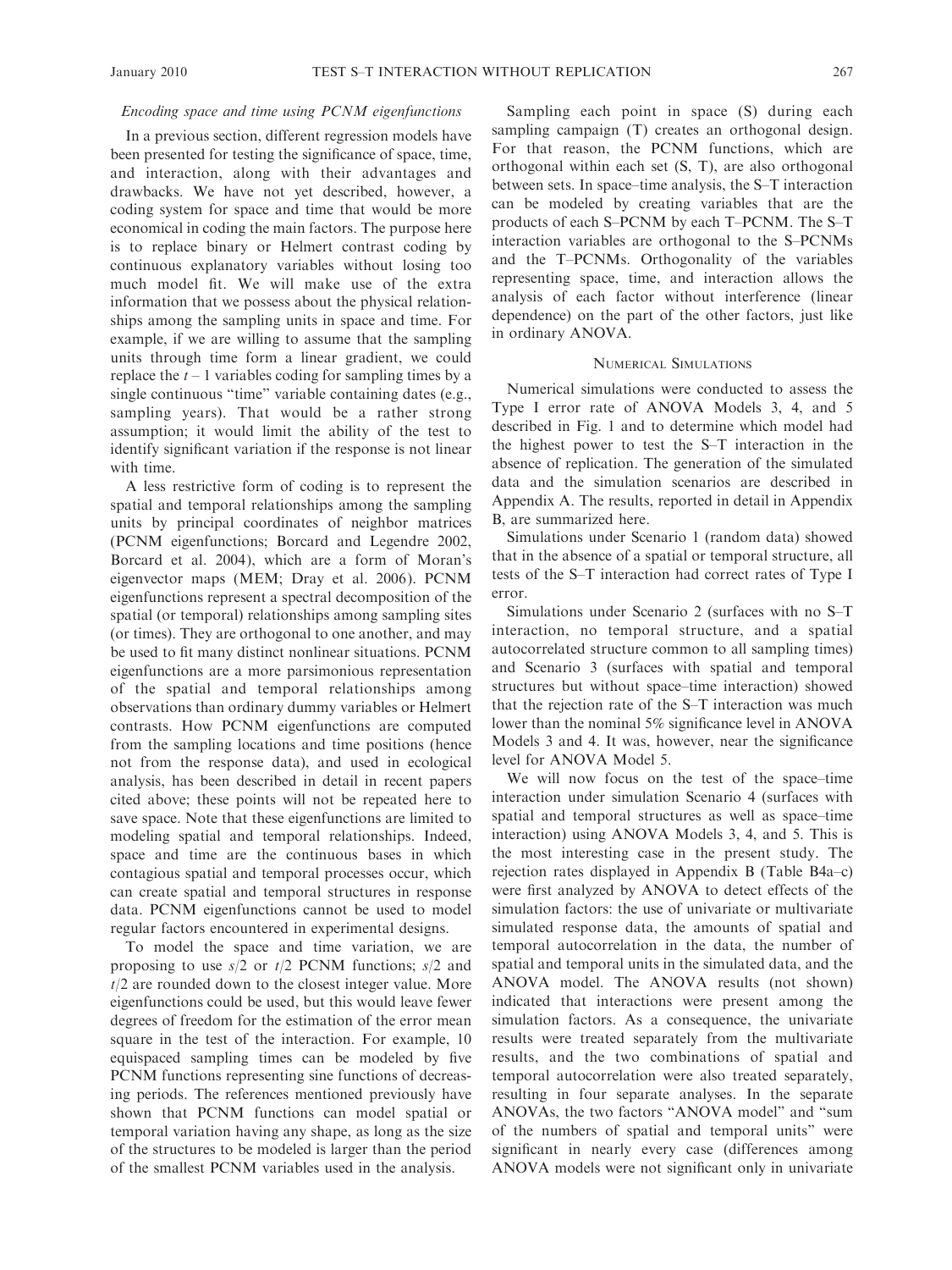data, spatial autocorrelation  $= 20$  combined with temporal autocorrelation  $= 5$ ). The results are illustrated in Fig. 2; they summarize the raw results shown in Appendix B (Table B4). To facilitate comparisons between methods, the rejection rates, on a scale from 0 to 1, are represented on a modified scale from -0.5 to 0.5, with negative values represented by white squares and positive values by black squares. The following observations can be made on Fig. 2. (1) Multivariate response data (b, d: more black squares) provided higher power to the S–T interaction test than univariate data (a, c: more white squares). (2) Power of the S–T interaction test under ANOVA Model 5 was similar to that of Model 4 for equal amounts of spatial and temporal autocorrelation (a, b: same number of  $+$  signs for Models 4 and 5), but power was higher in Model 5 for unequal amounts of autocorrelation in the data (c, d: more  $+$  signs for Model 5). (3) When spatial and temporal autocorrelation were identical (a, b), the S–T interaction test was less powerful under Model 3 (more – signs) than under Models 4 and 5 (more  $+$  signs). Model 3 was, however, equal to or more powerful than Model 4 for unequal amounts of autocorrelation (c, d), although Model 5 remained the most powerful (more  $+$  signs).

In summary, our simulation results indicate that in the absence of replication, ANOVA Model 5 is preferable to test S–T interactions: the rate of Type I error corresponds to the nominal significance level and that model provides maximum power in all situations. The simulation results are in agreement with and support the conclusion reached from theoretical considerations at the end of the section Models to test the space–time interaction.

When the hypothesis of no interaction is not rejected and one has strong reasons to believe that the interaction is zero, one possibility (but see the first recommendation in the Conclusion section) is to analyze the spatial and temporal structures using the classical test of S and T without replication, which is our ANOVA Model 2. We had to consider that model in our simulations because this is how most researchers have analyzed space–time data without replication until now. The simulation results discussed in Appendix A indicate that when there was truly no S–T interaction in the data, Model 2 was the most powerful, followed by Model 5 and, finally, Models 3 and 4. In Scenario 4, when an interaction was present in the data but was not detected (Type II error), Model 4 was the most powerful to detect significance of the main factors, followed by Models 3 and 5, and finally Model 2.

#### APPLICATIONS TO REAL ECOLOGICAL DATA

#### Trichoptera data

A transect of 22 ''week'' model emergence traps (LeSage and Harrison 1979),  $0.25 \text{ m}^2$  in capture area, was laid along the outflow stream of Lac Cromwell  $(45^{\circ}59'13''$  N,  $73^{\circ}59'47''$  W) on the territory of Station de Biologie des Laurentides (Université de Montréal). The

stream was surveyed during a period of 100 days; the traps were set on 24 May and visited daily from 25 May to 1 September 1984. The number of emerging adults belonging to 56 Trichoptera (Insecta) species was noted every day. Insect counts within each 10-day period were pooled in order to avoid an excess of zero values. The data set to be analyzed thus comprises 22 sites, 10 time periods (each one pooling 10 days of captures), and 56 species. Our aims in this application were to (1) check for the presence of space–time interaction in the data, and (2) if an interaction is present, describe it by identifying groups of points that were homogeneous in space-by-time space.

We first transformed the Trichoptera abundance values using the  $y' = \log(y + 1)$  transformation. The multivariate log-transformed data was then used as the response table for testing for the presence of a space– time interaction using Model 5, which was shown to be the most powerful for that test in the simulation study. The space–time interaction was highly significant ( $R^2$  = 0.205,  $P = 0.0001$  after 9999 permutations).

After a Hellinger transformation of the raw abundance values (Legendre and Gallagher 2001), the 220 data points (22 sites, 10 time periods) were analyzed by K-means partitioning in order to visualize the interaction. The ''cascadeKM'' function of the ''vegan'' package (Oksanen et al. 2007) in the R statistical language was used to perform this analysis. The simple structure index (ssi) was called upon to identify the best partition; the index was maximum for five groups. A spatiotemporal map of the partition is presented in Fig. 3. Group 2 (triangles) dominated the emergences during the first two 10-day periods, but group 1 (circles) dominated the next three periods. During time periods 6–7, a well-defined spatial pattern appeared with blocks of traps belonging to different groups: groups 3 (plus), then 5 (diamonds), then 1 (circles), then 5 (diamonds), then 3 (plus), then 5 (diamonds), then 4  $(X)$ , then 2 (triangles), then  $4 \times$ ), then 5 (diamonds). Time period 8 (3–12 August) served as a transition to the last two time periods where groups 2 (triangles), 3 (plus), and 4  $(X)$ became dominant.

Indicator species were identified for each group using the ''duleg'' function of the ''labdsv'' library (Roberts 2006), which implements the IndVal method of Dufrêne and Legendre (1997). The IndVal method is now part of a larger framework described by De Cáceres and Legendre (2009). After Holm correction for multiple testing (56 simultaneous tests had been performed), 17 species were identified as significant indicators of the five groups of space–time points. The results are discussed in Appendix D.

#### Barro Colorado Island permanent forest plot

We reanalyzed the Barro Colorado Island (BCI) permanent forest plot data in order to learn about the temporal stability of the spatial distribution of trees in that famous forest plot. We used the stem-based plot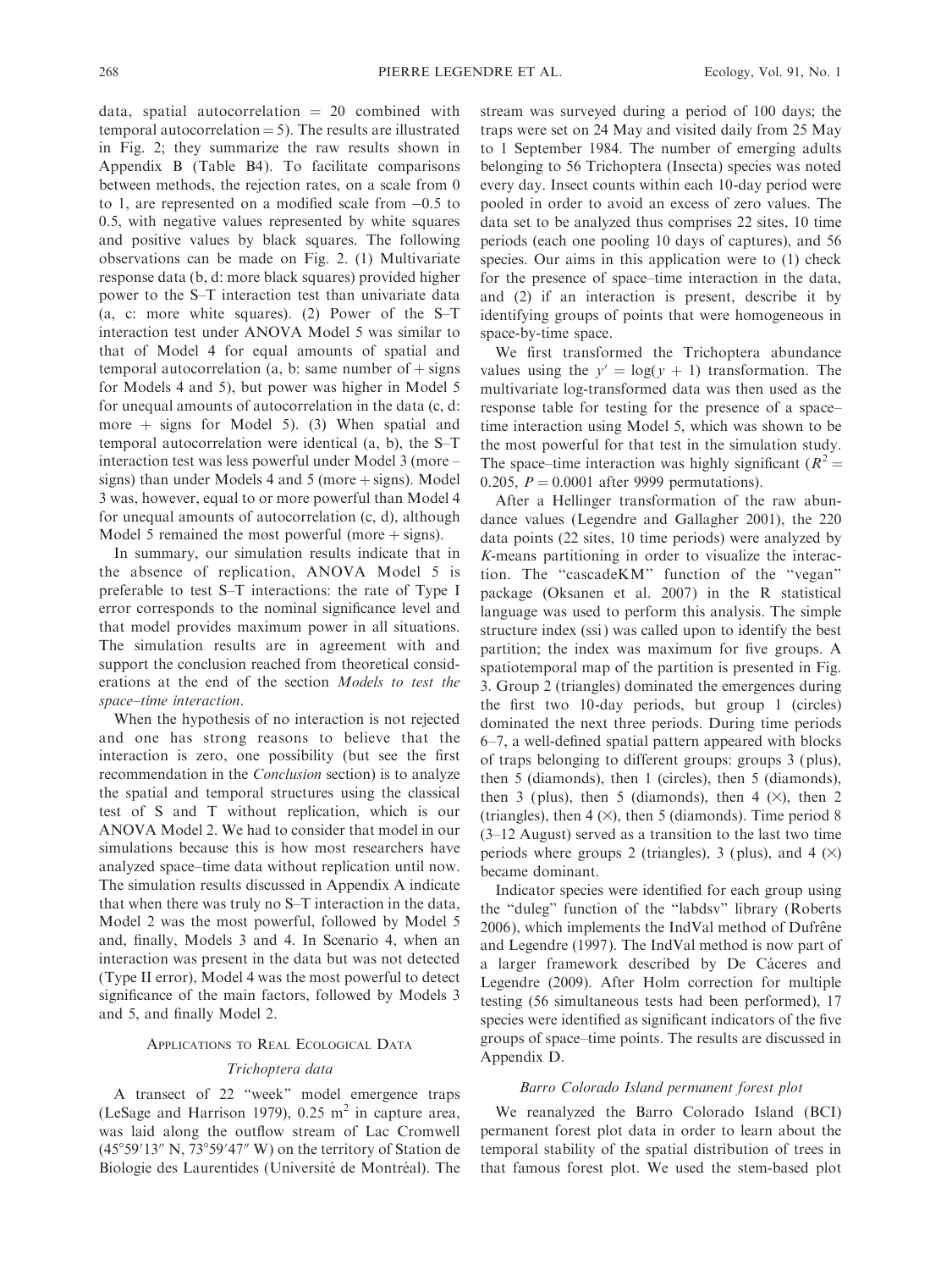

FIG. 2. Simulation results for three ANOVA models used to test space–time interaction. Values of rejection rates (see Numerical simulations) are represented on a scale from  $-0.5$  (large white squares) to  $+0.5$  (large black squares). The signs indicate which symbol in a row represents the smallest  $(-)$  and the largest  $(+)$  value; there are more than one "smallest" or "largest" value in some rows. The results are divided into four panels by the simulation factors: univariate data (a, c) or multivariate data (b, d), and importance of spatial and temporal autocorrelation (panels a, b vs. c, d). In each panel, three columns give the rejection rates for ANOVA Models 3, 4, and 5. The rows correspond to the sum of the numbers of spatial and temporal units in the simulated data. Each point is the result of 1000 independent simulations. On the ordinate,  $p$  equals the number of variables (columns) in the response data tables.

data covering four censuses (1982–1983, 1985, 1990, and 1995) and counted the trees with 10 mm diameter at breast height (dbh) or more, by species, in grid cells of 20  $\times$  20 m. For each census, we obtained a data table containing 1250 rows (cells). The four data tables were merged into one large data table with 5000 rows and 315 species. We used a variant of Model 5 to test the space– time interaction. The interaction term was modeled using PCNM variables for space, whereas Helmert contrasts were used to code for the four sampling campaigns. We first tested the space–time interaction on each of the 315 tree species separately, after logtransforming their abundances ( $y' = \log(y + 1)$ ). We used  $\alpha = 0.05$  and 999 permutations for the analysis of each species. According to our results, about 43% of the tree species had significantly changed their spatial structures across the four censuses. Changes in the spatial distribution of a species could result from an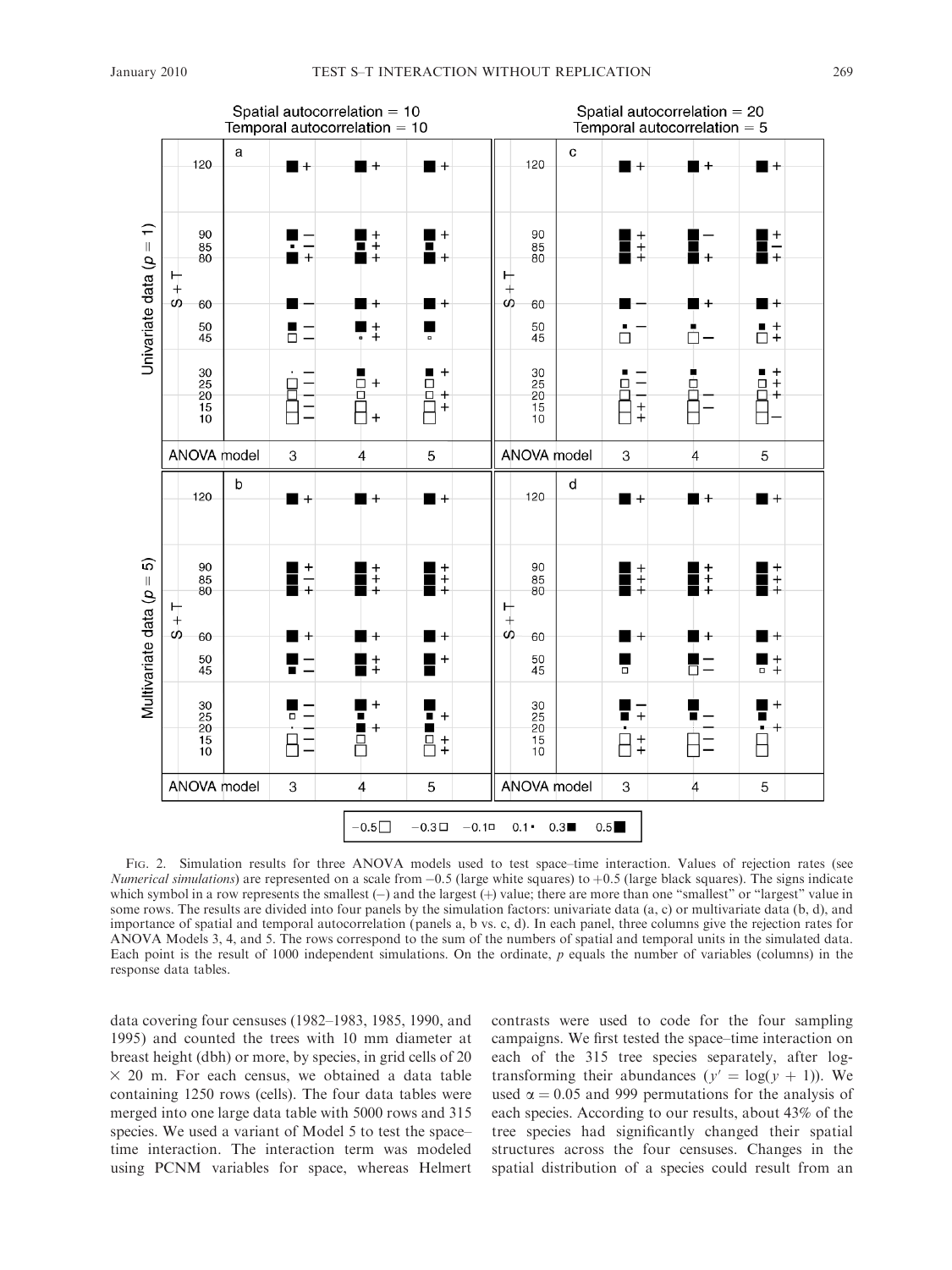

FIG. 3. Spatiotemporal map showing the K-means partition of the emergence trap observations into five groups. Abscissa: trap line with traps numbered 1 (upstream) to 22 (downstream). Ordinate: 10-day time periods numbered 1 to 10. Symbols for groups: 1, circle; 2, triangle; 3, "plus" sign  $(+)$ ; 4, "times" sign  $(X)$ ; 5, diamond.

invasive process. However, while Drypetes standleyi (Euphorbiaceae) is considered to be invading the plot from the east (Harms et al. 2001), we found that its spatial structure did not change significantly during the study period ( $P = 0.498$ ). Other spatial changes may have originated due to strong perturbations or climatic change. Condit (1998) reported a decline in nearly all BCI tree and shrub species associated with moist microhabitats due to a reduction in rainfall and a lengthening of the dry seasons. We found that among the 31 species associated with slope habitats (Harms et al. 2001), which are moister than the plateaus in BCI, 23 (74%) had significantly changed their spatial distributions. Examples are the crash of dominant moisture specialists like *Poulsenia armata* (Moraceae,  $P = 0.001$ ) and the displacement of the population of Beilschmiedia *pendula* (Lauraceae,  $P = 0.001$ ) towards areas of higher slope (Fig. 4).

We also carried out a space–time interaction test on the multivariate Hellinger-transformed abundance data, which turned out to be highly significant ( $P = 0.001$  after 999 permutations). Hence, the changes at the species level were strong enough to allow the detection of changes in the spatial distribution of species composition at the community level.

In another application, Laliberté et al. (2009) studied the space and time factors, as well as the space–time interaction, in a temperate forest understory where tree seedling abundances had been monitored during a 9-yr period at 40 permanent plots.

# **CONCLUSION**

The testing procedure described in this paper allows ecologists to study the presence of an interaction in univariate or multivariate (e.g., community structure) response data without sampling replication. This was not possible using classical analysis of variance for unreplicated space–time data.

Regarding the comparison of ANOVA models for testing the space–time interaction, we found that Model 5 had a better Type I error rate than Models 3 and 4: in the presence of main factor effects, the Type I error of Model 5 was always correct for univariate response data and asymptotically correct for multivariate data, while those of Models 3 and 4 were too low. Our results indicate that Model 5 is the model of choice for the analysis of the S–T interaction because its power was always equal to or higher than those of Models 3 and 4. Our recommendation is thus to perform first a test of the S–T interaction using ANOVA Model 5, and then proceed as follows.

(1) If the hypothesis of no interaction is not rejected, one cannot conclude that a change has occurred in the spatial structure of the response data across time. In that case, one should follow the ordinary rules of two-way ANOVA if testing the significance of the main factors is of interest. (a) In ANOVA Model II (two random factors) or III (mixed model with a fixed and a random factor), if the interaction is not significant at a very high significance level (e.g.,  $\alpha = 0.25$ ; Underwood 1997: section 9.7), the interaction and residual mean squares may be pooled following the rules stated in Underwood (1997: section 11.7). That decision is subject to the possibility that a Type II error occurred during the test of the interaction. Our ANOVA Model 2 is an unweighted version of post hoc pooling. This should never be done in Model I ANOVA (two fixed factors). (b) A more generally conservative attitude is to always stick to the ANOVA model chosen a priori. Always use that option in Model I ANOVA (two fixed factors).

(2) If the hypothesis of no interaction is rejected, the user is allowed to model the spatial structure of each time period in a separate way (Underwood 1997: section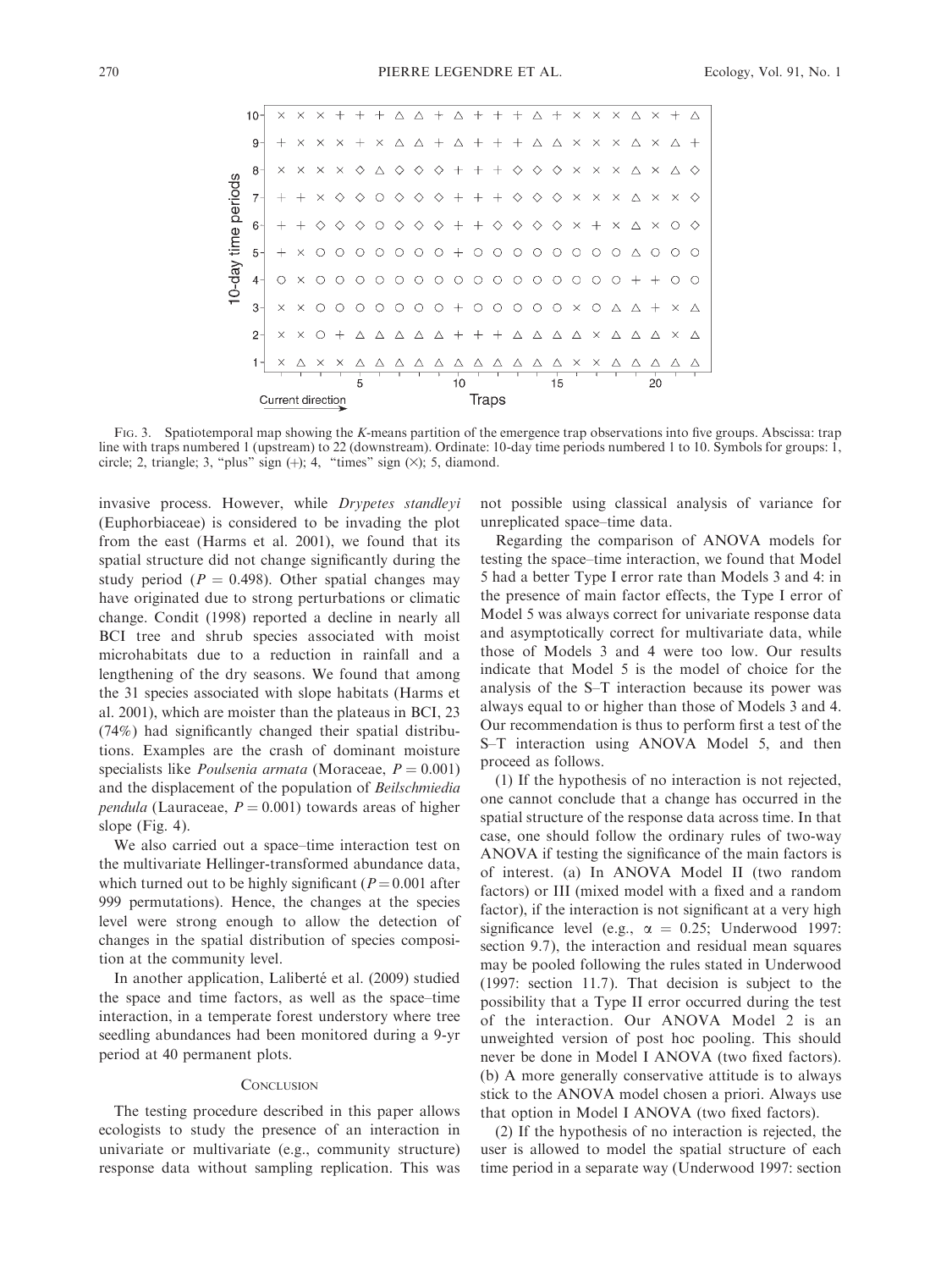

FIG. 4. Changes in numbers of individuals in the Barro Colorado Island (BCI), Panama, permanent forest plot for two species associated with slopes that significantly changed their distributions between the 1982–1983 and 1995 censuses. Light gray squares indicate loss, whereas dark gray squares indicate gain of individuals.

10.8). The test can be carried out separately for each sampling time (Appendix C: Model 6a: one-factor ANOVA model). One can also conduct a single test involving a separate model of the spatial structure for each time period (Appendix C: Model 6b: stacked onefactor ANOVA model). The temporal structure of each sampling point can be analyzed in the same way by interchanging space and time.

A test of an interaction without replication has, of course, less power than a test conducted using replicated data. The problem challenged in this paper is, however: What can one do to test an interaction in the absence of replication? This question is of interest to all researchers who conduct spatial ecological surveys repeated across time. Identifying an interaction in the community composition data is a clear signal that the community has reacted to changing environmental conditions (or other causes) by modifying its spatial structure. The new test should prove useful to detect natural or man-made changes in ecological communities and ecosystems.

#### **ACKNOWLEDGMENTS**

We are grateful to Pierre-Paul Harper, Université de Montréal, for permission to use the Trichoptera emergence data as an example in this paper. This research was supported by NSERC Grant no. 7738 to P. Legendre.

#### LITERATURE CITED

- Anderson, M. J., and C. J. F. ter Braak. 2003. Permutation tests for multi-factorial analysis of variance. Journal of Statistical Computation and Simulation 73:85–113.
- Borcard, D., and P. Legendre. 2002. All-scale spatial analysis of ecological data by means of principal coordinates of neighbour matrices. Ecological Modelling 153:51–68.
- Borcard, D., P. Legendre, C. Avois-Jacquet, and H. Tuomisto. 2004. Dissecting the spatial structure of ecological data at multiple scales. Ecology 85:1826–1832.
- Chambers, J. M., and T. J. Hastie. 1992. Statistical models. Chapter 2 in J. M. Chambers and T. J. Hastie, editors. Statistical Models in S. Wadsworth and Brooks/Cole, Pacific Grove, California, USA.
- Condit, R. 1998. Ecological implications of changes in drought patterns: shifts in forest composition in Panama. Climatic Change 39:413–427.
- De Cáceres, M., and P. Legendre. 2009. Associations between species and groups of sites: indices and statistical inference. Ecology 90:3566–3574.